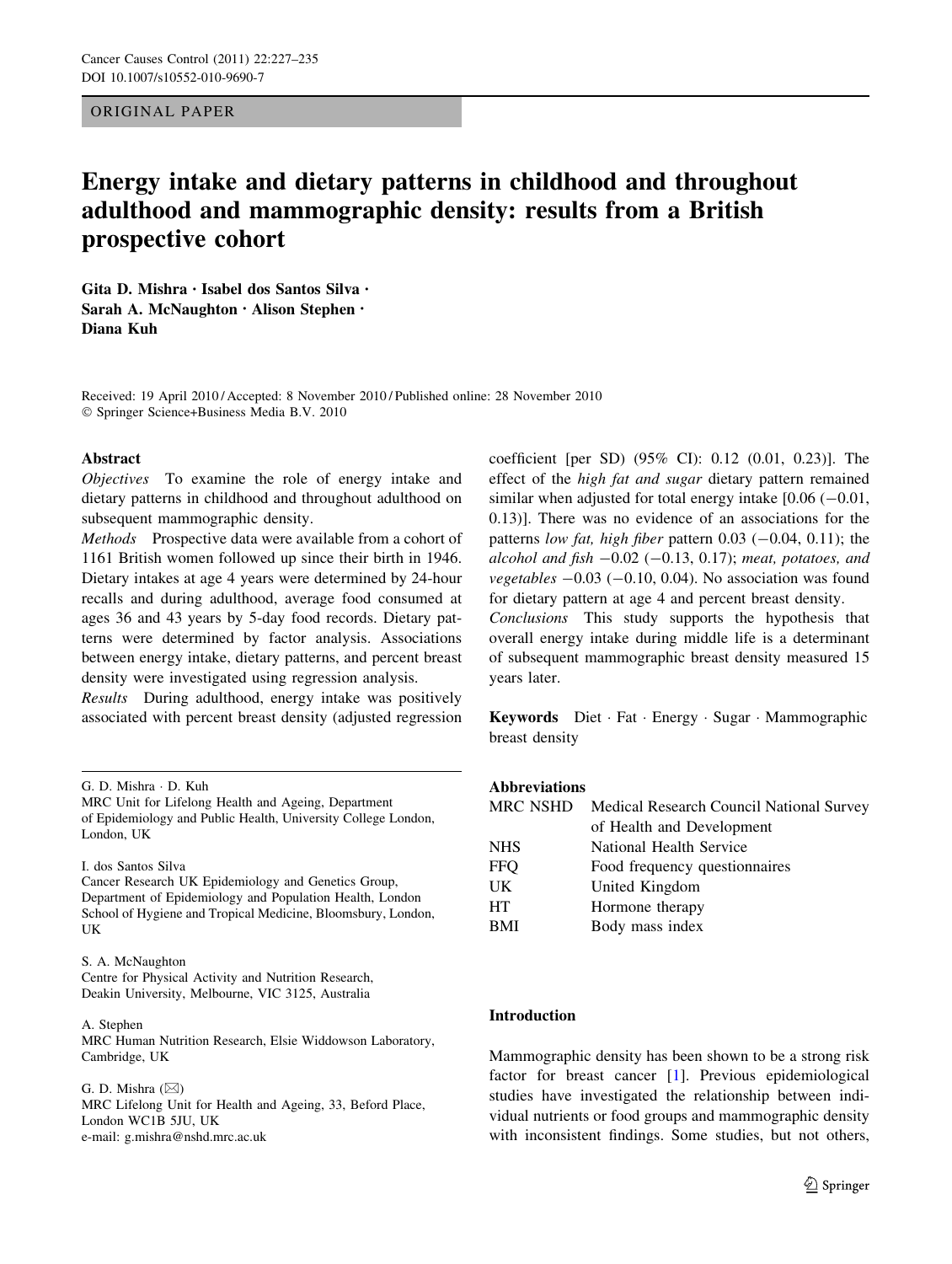[\[2](#page-7-0), [3\]](#page-7-0) have found a positive association with intake of total fat, polyunsaturated fats, polyunsaturated:saturated fat ratio, vitamins C and E [[4–6](#page-7-0)]. The few studies that have published results on the intakes of protein, fiber, and carotenoid have also shown contradictory findings [\[2](#page-7-0), [3](#page-7-0), [6](#page-7-0)]. While the latest WCRF report concludes that there is 'convincing' evidence that alcohol intake is a risk factor for breast cancer in both pre- and post-menopausal women, [[7\]](#page-7-0) the result is less straightforward for mammographic density  $[6, 8-10]$  $[6, 8-10]$ .

Inconsistent findings across dietary studies that investigate the effect of single nutrients or food groups may be due to the failure of a single nutrient or food group to capture the dietary habit of an individual. A dietary patterns approach recognizes that foods are consumed in many combinations and that nutrient intakes are often highly correlated, with certain nutrients having interactive and synergistic effects. Furthermore, dietary patterns may be more stable over time than the consumption of individual foods [\[11–13](#page-7-0)]. A study of multiethnic cohort in Hawaii found a weak, inverse relationship between the pattern characterized by vegetables intake and mammographic density in Japanese women only [[14\]](#page-7-0). Another recent study found a dietary pattern characterized by high-fat food choices was associated with increased risk of breast cancer incidence [\[15](#page-7-0)]. Results from the Minnesota Breast Cancer Family Study showed the inverse association between Mediterranean diet score and mammographic density was only seen in smokers [[16\]](#page-7-0). All three studies assessed diet from food frequency questionnaires (FFQ) and relied on one single assessment of food intakes taken in midlife. Furthermore, while these studies have adjusted for total energy intake, the relationship between total energy intake and mammographic density were often not documented.

While the mechanism by which dietary patterns characterized by high-fat foods during adult life affects mam-mographic density is unclear, [\[14](#page-7-0), [16\]](#page-7-0) one possible pathway may be through the 'caloric restriction' hypothesis. Animal studies show that, during sustained caloric restrictions, cancer risks decreased proportionally to the amount of restrictions [\[17](#page-7-0), [18](#page-7-0)]. Of note that in a majority of the animal models evaluating energy restriction and cancer risk, the animals were subjected to lifelong dietary interventions [\[17](#page-7-0)]. Recent results from the Women's Health Initiative Dietary Modification Randomized Controlled Trial found that biomarker-calibrated energy intake was positively associated with breast cancer in post-menopausal women (hazard ratio: 1.23; 95% CI: 1.06–1.41) [\[19](#page-7-0)].

Factors across the life course may increase risk of breast cancer [\[20–22](#page-7-0)] and thus dietary patterns at different ages may correlate with mammographic density. The Medical Research Council National Survey of Health and Development (MRC NSHD), a population-based birth cohort study, [[23\]](#page-7-0) provides a unique opportunity to investigate whether dietary patterns and energy intake in childhood and throughout adulthood are related to women's breast density in midlife.

# Materials and methods

The Medical Research Council National Survey of Health and Development is a British nationally representative sample of 2,815 men and 2,547 women followed since their birth in March 1946 [\[23](#page-7-0)]. Medical, sociodemographic, and lifestyle data have been collected at over 25 follow-ups by home visits, medical examinations, and postal questionnaires. Ethics approval was obtained from the North Thames Multicentre Research Ethics Committee.

#### Dietary data

At age 4 years, in 1950, a 24-hour maternal recall of all meals consumed was completed for 98% of cohort members [[24\]](#page-7-0). Nutrient intakes were later calculated using period and age-specific food portion sizes and nutrient databases. At ages 36 and 43 years, all food and drink consumed both at home and away from home were recorded in 5-day food diaries using household measures and estimating portion sizes according to detailed guidance notes and photographs provided at the beginning of the diary. The foods and nutrient intakes were calculated using the in-house suites of programs based on McCance and Widdowson's The Composition of Foods and its Supple-ments [[25\]](#page-7-0). Participants who provided food diaries at ages 36 and 43 years with four or more days completed were included in the analysis.

# Mammographic data

In the United Kingdom, all women aged 50–64 years are invited for 3-yearly mammographic screening as part of the National Health Service (NHS) Breast Screening Programme. Copies of the mammograms with two views (craniocaudal and mediolateral oblique for each breast) taken when the women were closest to age 50, the prevalent screening round, were requested from the relevant centers. We successfully obtained copies of mammograms for 1,319 of the 1,471 women who gave consent  $(90\%$ tracing rate), the large majority [1,249 (95%)] from NHS breast screening centers. Films were not obtained for the remaining women due to insufficient contact information for the hospitals/clinics (37 in UK, 12 overseas), logistic difficulties in certain centers ( $n = 57$ ) and other problems  $(n = 46)$  [\[26](#page-7-0)]. The mammograms were scanned using an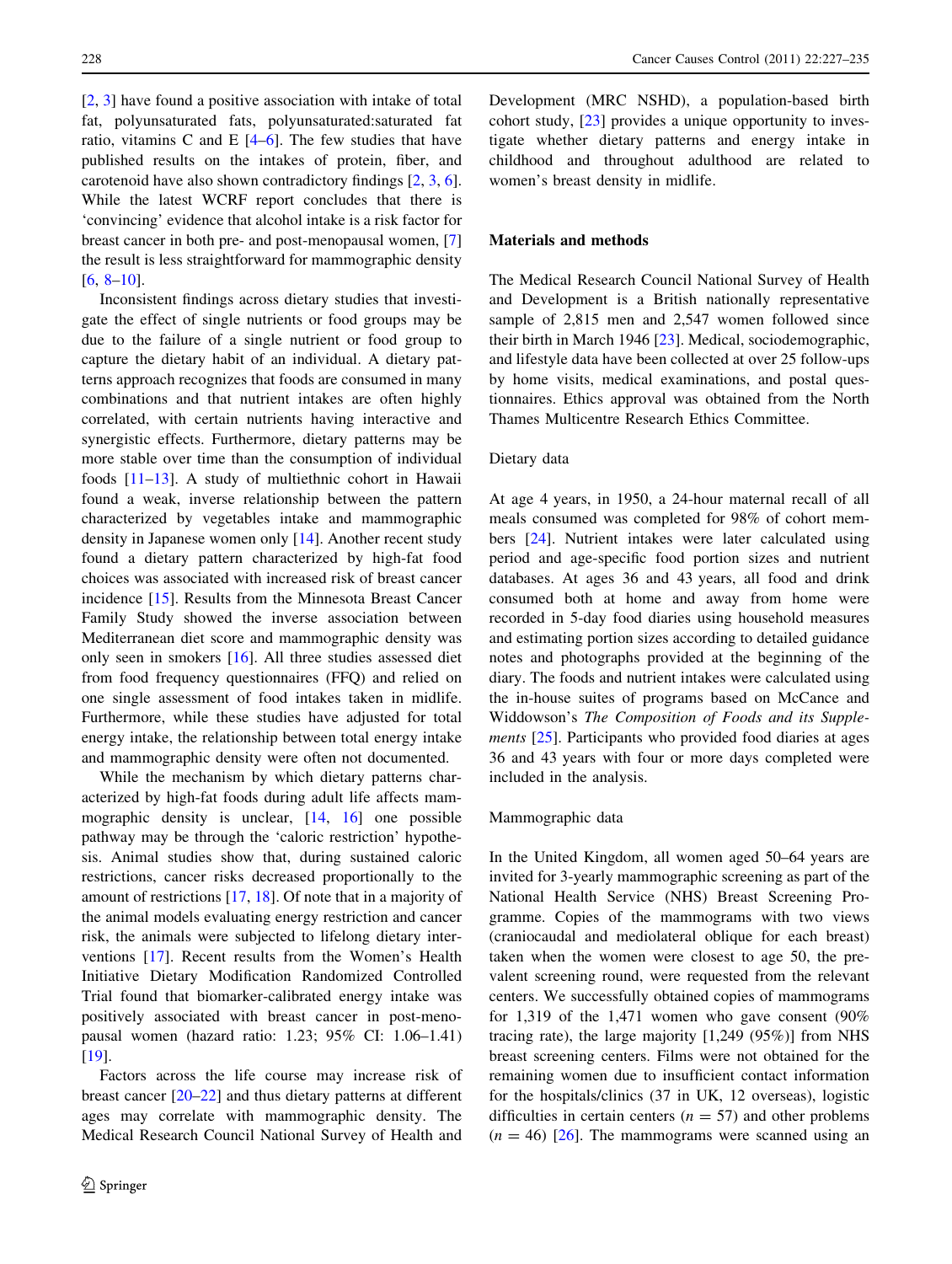Array 2905 laser digitiser with optical density range 0–4.0, 12 bit depth and pixel size of 75 microns.

Information for both mammographic density and food intakes was available for 1,161 (88%) participants. Percent mammographic density, absolute areas of dense (parenchymal) and non-dense (fatty) tissues were measured on the left craniocaudal view  $(n = 1,014)$  or, if this was not available, on the left mediolateral oblique view  $(n = 147)$ using Cumulus, a computer-assisted threshold method [\[27](#page-7-0)].

#### Reproductive and other lifestyle factors

Age at menarche  $(\le 12, 12, 13, 14+$  years) was reported by the participants' mothers when the girls were 15 years old or when this information was not available (for 9% of women) by the participants when they were 48 years old. Postal questionnaires were sent annually to women from ages 47 to 54 years to obtain information on menstrual characteristics and monthly change, hysterectomy and oopherectomy, and monthly hormone therapy (HT) use histories. These data were used to assess menopausal status at the time of mammography and, where appropriate, age at menopause. Women who reported no menstrual bleeding in the last 12 months were classified as post-menopause. Those with menstrual bleeding in the last 12 months, but not in the last 3 months, or with less regularity compared with the previous year were classified as peri-menopause. Those with menstrual bleeding in the last 3 months and with a regular or more regular menstrual bleeding than they had experienced in the previous year were classified as premenopause.

Height and weight were measured by a research nurse at age 53, and BMI was calculated as weight/height<sup>2</sup> (kg/m<sup>2</sup>). Other factors, obtained at age 53 years, included in the study were smoking status and level of physical activity. Adult social class was based on a woman's own current or most recent occupation provided at age 43.

#### Statistical analysis

The individual foods and beverages consumed at age 4 were summarized into 34 items. Due to the large variety of foods and beverages consumed during adulthood, 70 categories of related foods and drinks groupings were formed, for ages 36 and 43 [\[12](#page-7-0)]. Dietary patterns were determined by factor analysis, conducted separately for ages 4, 36, and 43, using the method of principal components and varimax rotation. The number of dietary patterns identified was based on eigenvalues  $>1.25$ , identification of a break point in the screen plot and interpretability  $[28]$  $[28]$ . Items were considered to load on a factor if they had a correlation  $\geq$  [0.30] with that factor [[28\]](#page-7-0). Inter-item reliability for each factor was assessed by Cronbach's alpha coefficients. Since

the dietary patterns identified at ages 36 and 43 were similar in relation to the number of factors identified and the foods that loaded highly, factor analysis was rerun on the average consumption of food items between the two adult ages to represent habitual dietary patterns during adulthood. Dietary pattern scores were calculated by taking the product of the weight of each food item consumed and the standardized factor scores and summing this value over all the food items. All foods and beverages items contributed to the calculation of dietary pattern scores. Thirds of dietary pattern scores were used in the analysis.

Percent breast density was square root transformed and then standardized. Multivariable linear regression models were used to investigate the relationship between percent breast density (and the absolute area of dense and nondense breast tissue) and the main exposures of interest, namely dietary patterns in thirds (at ages 4, 36, and 43), while adjusting for mammographic view (craniocaudal, mediolateral oblique), age at mammogram (continuous), body mass index (BMI) at age 53 (continuous), age at menarche  $(\leq 12, 12, 13, 14+$  years), menopausal status at the time of mammography (pre-, peri-, post-, hysterectomy), HT use (current or ever), parity  $(0,1,2,3, 4+)$ , smoking status (current smoker, non-smoker), level of physical activity (nil, moderate, high), and social class during adult life (non-manual, manual) (Model 1). Total energy intake was included in the final model in order to assess if it attenuated the relationships between the dietary patterns and mammographic density (Model 2). Linear trends across thirds of dietary pattern scores were also calculated. The multivariable analyses were performed on complete case data. Statistical analysis was conducted with SAS Version 9.1 [[29\]](#page-8-0), and differences with *p*-values  $\langle 0.05 \rangle$ were considered to be significant.

#### **Results**

Table [1](#page-3-0) presents the reproductive and lifestyle characteristics of the 1,161 participants with data on mammographic density. The mean age at mammography was 51.5 years. Results from factor analyses revealed three dietary patterns at age 4 years and four dietary patterns during adulthood. Tables [2](#page-4-0) and [3](#page-5-0) present the factor loading for these dietary patterns. A positive loading indicates a positive association between the item and the dietary pattern. At both stages in life, the identified dietary patterns explained approximately 15% of the variance in the consumption of all the food items.

Based on the type of food items consumed with factor loadings  $\geq$  [0.30], dietary patterns at age 4 were labeled as breads and fats, fried potatoes and fish, and milk, fruit and biscuits (Table [2](#page-4-0)). Four dietary patterns were identified during adulthood. Patterns emerging among the women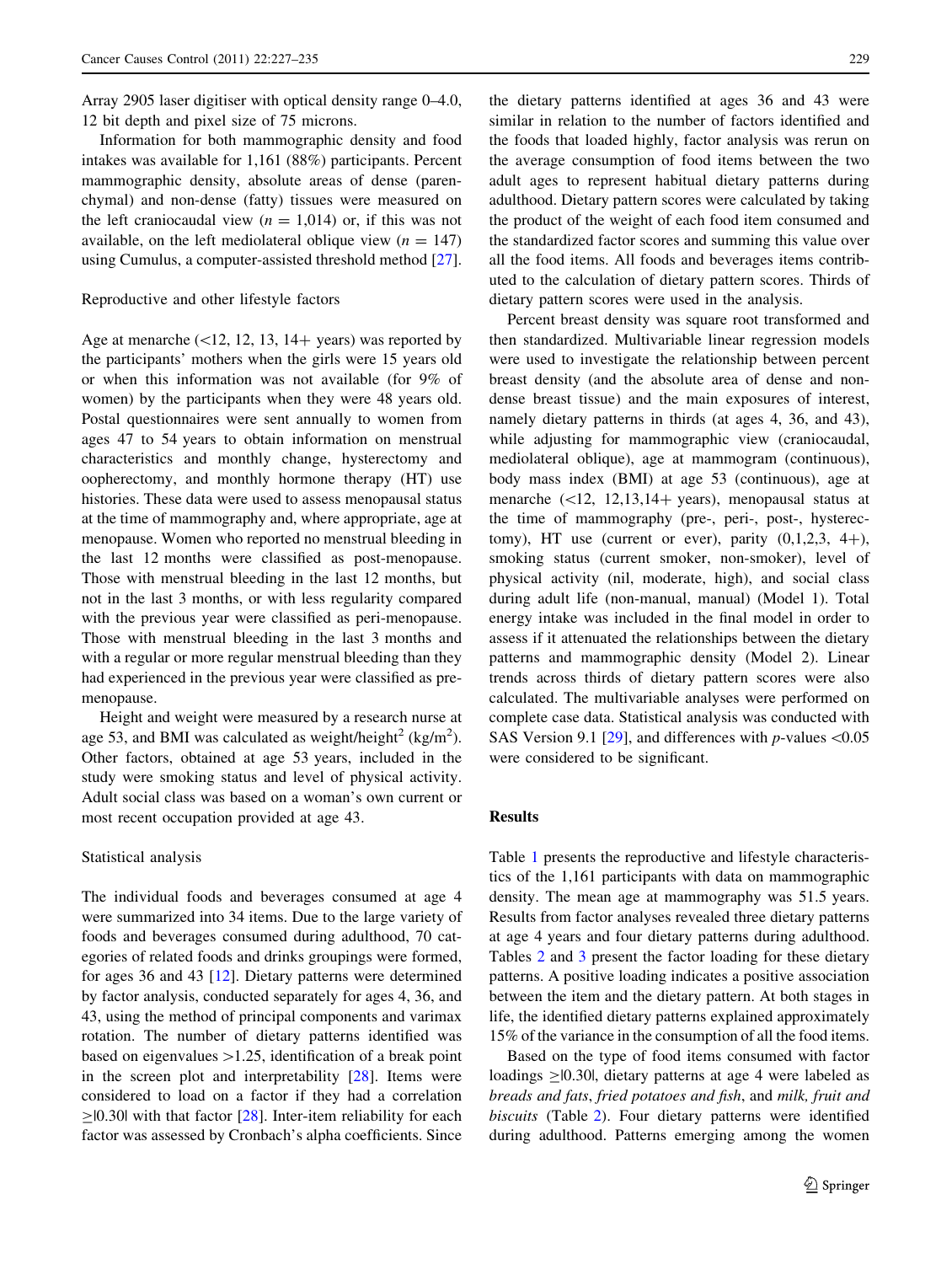<span id="page-3-0"></span>Table 1 Characteristics of the participants with data on mammographic density  $(n = 1,161)$ 

|                                                      | Mean (SD), median<br>or percentage $(n)$ |
|------------------------------------------------------|------------------------------------------|
| Percent mammographic density                         | 25 (18.1), 21.9                          |
| BMI at age 53 (kg/m <sup>2</sup> ) $(n = 1,124)^{a}$ | 27.6 (5.48), 26.5                        |
| Age at mammography in years $(n = 1,130)^{a}$        | 51.5(1.1), 51.5                          |
| Age at menarche                                      |                                          |
| <12                                                  | 13% (151)                                |
| 12                                                   | 22% (255)                                |
| 13                                                   | 28% (325)                                |
| $14+$                                                | 16% (186)                                |
| Missing                                              | 22% (244)                                |
| Menopausal status at the time of mammography         |                                          |
| Pre-menopause                                        | 17% (197)                                |
| Peri-menopause                                       | 17% (197)                                |
| Post-menopause                                       | 24\% (279)                               |
| Hysterectomy                                         | 19% (221)                                |
| HRT/oral contraceptive pill                          | 18% (209)                                |
| Unknown                                              | 5% (58)                                  |
| History of hormone therapy use                       |                                          |
| Never                                                | 54% (627)                                |
| Ever                                                 | 46% (534)                                |
| Parity                                               |                                          |
| $\mathbf{0}$                                         | 12% (139)                                |
| $\mathbf{1}$                                         | $11\%$ (128)                             |
| $\overline{2}$                                       | 45% (512)                                |
| 3                                                    | 22% (255)                                |
| $4+$                                                 | 8% (93)                                  |
| Missing                                              | $2\%$ (23)                               |
| Smoking status at age 53                             |                                          |
| Current smoker                                       | 21\% (244)                               |
| Non-smoker                                           | 77% (894)                                |
| Missing                                              | $2\%$ (23)                               |
| Level of physical activity at age 53                 |                                          |
| Nil                                                  | 48% (557)                                |
| Moderate                                             | $16\%$ (186)                             |
| High                                                 | 34% (395)                                |
| Missing                                              | $2\%$ (23)                               |

 $a$  *n* varies due to missing data

were labeled 'low fat, high fiber', 'alcohol and fish' (which includes items indicative of a Mediterranean style diet), 'high fat and sugar', 'meat, potatoes, and vegetables' (Table [3](#page-5-0)).

There was no evidence of an association between dietary patterns or energy intake at age 4 and percent mammographic density (Table [4](#page-6-0)). During adulthood, a higher energy intake and increased consumption of items in the alcohol and fish pattern and high fat and sugar pattern were associated with higher percent mammographic density. (Table [5](#page-6-0); Model 1). However, in the mutually adjusted model, only energy intake remained positively associated with mammographic density (Table [5](#page-6-0); Model 2).

The effect of the *high fat and sugar* pattern on dense tissue area was greatly attenuated when total energy intake was taken into account. Higher energy intake was significantly associated with a larger area of dense tissues (Table [6;](#page-6-0) Model 2). Neither dietary patterns nor energy consumption was associated with area of non-dense tissues.

# Discussion

This analysis identified that total energy intake rather than specific dietary patterns during adulthood was associated with percent breast density. The weak effect of a high fat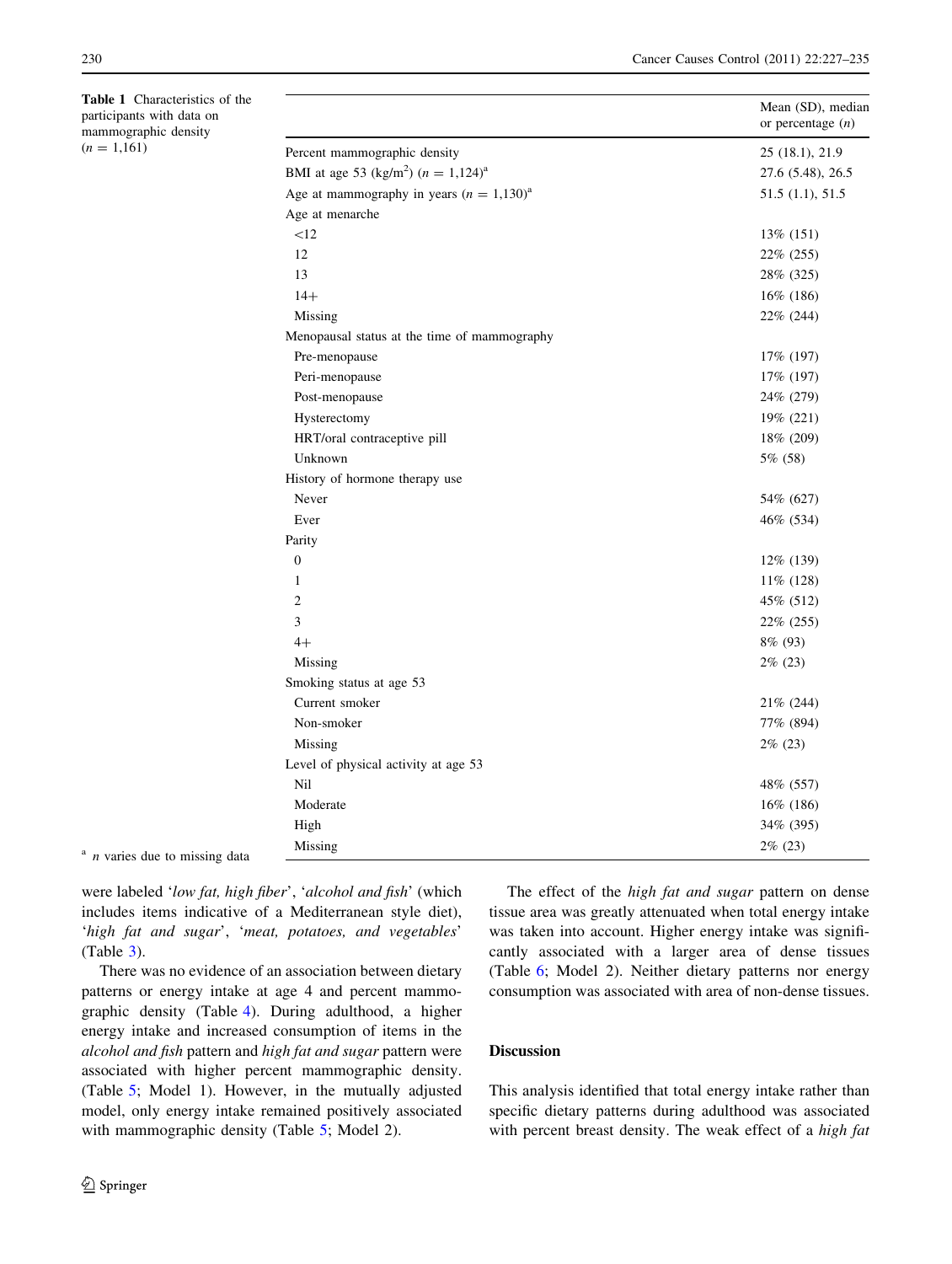<span id="page-4-0"></span>

| <b>Table 2</b> Factor loadings and<br>cumulative percentage of<br>variation estimated from women<br>at age 4 years based on 24-hour<br>recall $(n = 1,088)$                                                         |                                                 | Mean daily consumption<br>(g/day) SD, median | Factor<br>loading <sup>a</sup> |
|---------------------------------------------------------------------------------------------------------------------------------------------------------------------------------------------------------------------|-------------------------------------------------|----------------------------------------------|--------------------------------|
|                                                                                                                                                                                                                     | Factor 1 (bread and fats) $(6\%)^b$             |                                              |                                |
|                                                                                                                                                                                                                     | <b>Breads</b>                                   | 121(47), 140                                 | 0.74                           |
|                                                                                                                                                                                                                     | Fats, all type                                  | $9(5)$ , 7                                   | 0.70                           |
|                                                                                                                                                                                                                     | Coffee/tea                                      | 188 (201)                                    | 0.33                           |
|                                                                                                                                                                                                                     | Soups                                           | 9(37)                                        | $-0.37$                        |
|                                                                                                                                                                                                                     | Factor 2 (fried potatoes and fish) $(11\%)^b$   |                                              |                                |
|                                                                                                                                                                                                                     | Fried potatoes, chips                           | $17(45)$ , 0                                 | 0.56                           |
| <sup>a</sup> Only absolute loading greater<br>than 0.3 shown. All 34 food<br>items were used in the                                                                                                                 | Fish, all                                       | 7(23), 0                                     | 0.52                           |
|                                                                                                                                                                                                                     | Potato and vegetables product, cooked           | $60(42)$ , 80                                | $-0.60$                        |
|                                                                                                                                                                                                                     | Desserts, all                                   | 95 (90), 100                                 | $-0.32$                        |
| calculation of factor scores<br><sup>b</sup> Cumulative percentage of                                                                                                                                               | Factor 3 (milk, fruit, and biscuits) $(16\%)^b$ |                                              |                                |
| variation: The total percentage                                                                                                                                                                                     | Whole milk                                      | 311 (160), 300                               | 0.52                           |
| variance in the consumption of<br>all the food items explained by<br>the index factor and all the<br>previous factors, e.g., factors 1<br>and 2 explained 11% of the total<br>variance in total food<br>consumption | All fruit (except apples and pears)             | 30(46), 0                                    | 0.38                           |
|                                                                                                                                                                                                                     | Biscuits, all                                   | 4(8), 0                                      | 0.31                           |
|                                                                                                                                                                                                                     | Sweets, chocolates, sugars, preserves           | $20(19)$ , 11                                | $-0.41$                        |
|                                                                                                                                                                                                                     | Porridge                                        | 10(33), 0                                    | $-0.44$                        |
|                                                                                                                                                                                                                     | Coffee/tea                                      | 188 (201), 220                               | $-0.52$                        |

and sugar pattern (characterized by high intakes of sweet biscuits and cakes, whole milk, confectionary, sweet puddings, and butter) on mammographic density remained when total energy intake was taken into account. There was no evidence of an association between dietary patterns at age 4 or energy intake and percent breast density. In terms of dense/non-dense areas of the breast, the effect of adult dietary pattern of high fat and sugar pattern was slightly attenuated when total energy intake was taken into account. A positive association was found between total energy intake and area of dense tissue.

The lack of evidence of a relationship between adult dietary patterns and mammographic densities in our study was consistent with results published recently showing no significant association between the 'fat and meat' pattern and mammographic density in a large multiethnic Hawaiian cohort [[14\]](#page-7-0). In the present study, we did not find any associations with dietary patterns characterized by the high consumption of vegetables. This agrees with the findings from the Hawaiian cohort among Caucasian women [\[14](#page-7-0)]. However, in the Minnesota Breast Cancer Family study, no strong evidence for associations of dietary patterns with breast density was found, but a weak inverse relationship was identified for the fruit-vegetable-cereal and salad-sauce-pasta/grain dietary patterns [\[16](#page-7-0)].

As mammographic density is a surrogate marker for breast cancer risk, it is informative to compare the findings of dietary patterns with respect to breast cancer cases. Positive associations were also observed in the European Prospective Investigation into Cancer and Nutrition–Potsdam study where a dietary pattern characterized by high-fat food choices was associated with the incident of invasive breast cancer [[15\]](#page-7-0). In the Women's Health Initiative Dietary Modification Randomized Controlled Trial, a weak inverse relationship was found between a low-fat diet and invasive breast cancer in post-menopausal women (hazard ratio: 0.91; 95% CI: 0.83–1.01) [[30\]](#page-8-0). Our data provide weak evidence of a positive association between the *high* fat and sugar pattern and mammographic density.

While the role of energy intake on mammographic density is unclear, there is substantial evidence for increased breast cancer risk with high energy intake [\[31](#page-8-0), [32](#page-8-0)]. Numerous biological mechanisms have been postulated to explain how increased energy intake promotes breast cancer risks including through: (1) the alterations in the production of ovarian steroid hormones, particularly estrodial, which is believed to increase breast cancer risk  $[33]$  $[33]$ ; (2) the changes in the availability of insulin growth factor-1, which in turn, promotes tumor development by increasing cell proliferation [\[34](#page-8-0)]; (3) the increase DNA replication rate reduces the rate of apoptosis, thus increasing tissue susceptibility to damaging carcinogens [\[35](#page-8-0)]. However, research on the women exposed to the 1944–1945 Dutch famine, a relatively short, severe famine during in World War II, found an increased breast cancer risk [[36](#page-8-0), [37](#page-8-0)]. The authors concluded that being exposed to ''normal'' diet after a period of short and transient period of restriction could be detrimental [[36,](#page-8-0) [37](#page-8-0)]. The high-energy associations with percent density reflected mainly positive associations with the dense area. From our previous work where we have shown that dietary patterns tracks in adulthood, [\[12](#page-7-0)] it may be possible that sustained high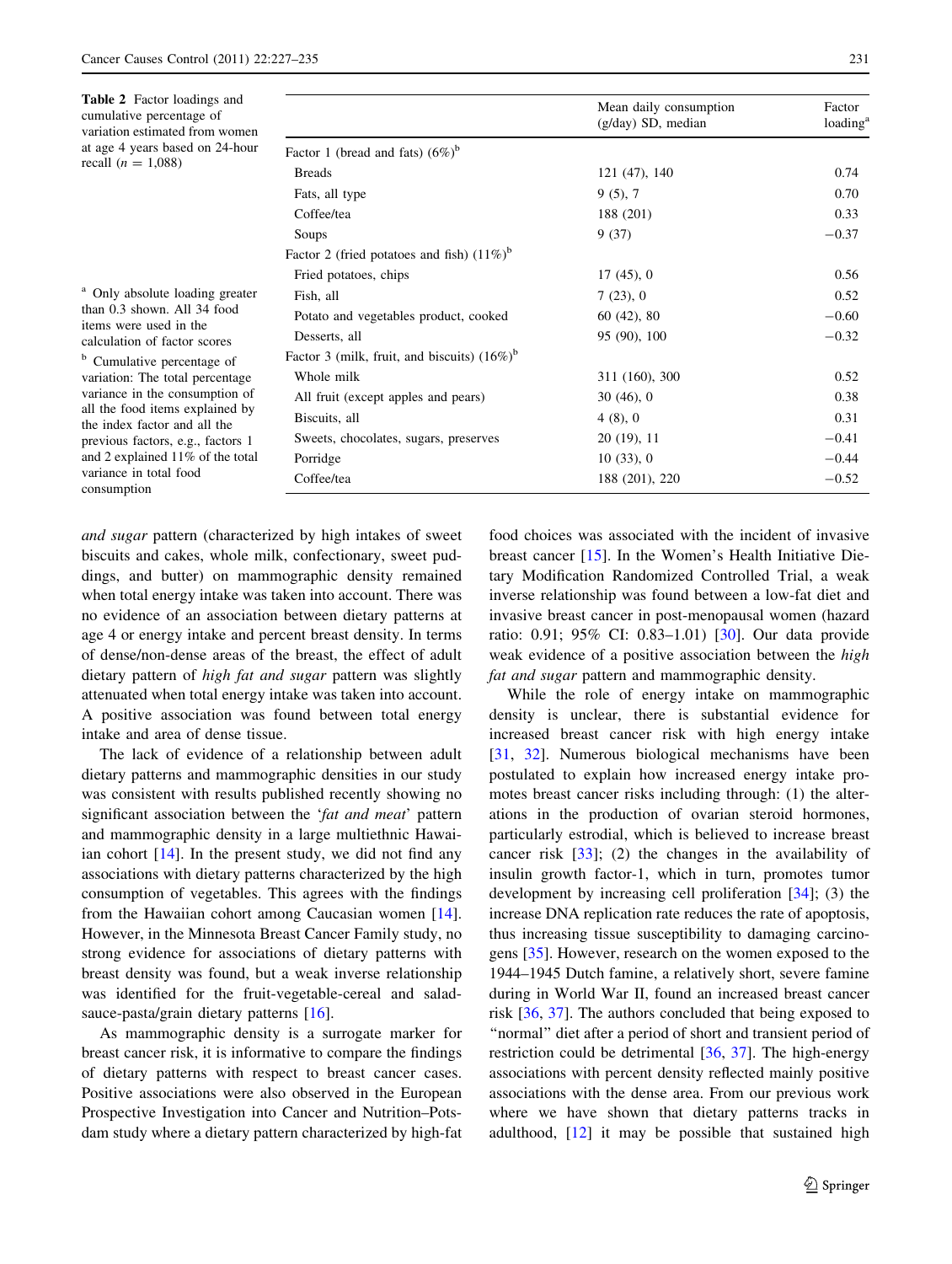<span id="page-5-0"></span>Table 3 Factor loadings and cumulative percentage of variation estimated from women during adulthood<sup>b</sup> based on 5-day food diary ( $n = 954$ )

<sup>a</sup> Only absolute loading greater than 0.3 shown. All 70 food items were used in the calculation of factor scores <sup>b</sup> Factor analysis was carried out on mean dietary intake at

<sup>c</sup> Cumulative percentage of variation: The total percentage variance in the consumption of all the food items explained by the index factor and all the previous factors, e.g., factors 1 and 2 explained 9% of the total variance in total food consumption

| Dietary patterns                                    | Mean daily consumption<br>$(g/day)$ SD, median | Factor<br>loading <sup>a</sup> |
|-----------------------------------------------------|------------------------------------------------|--------------------------------|
| Factor 1 (low fat, high fiber) $(6\%)^c$            |                                                |                                |
| Other fruit                                         | 134 (110), 114                                 | 0.59                           |
| Skimmed milk                                        | 93 (114), 59                                   | 0.51                           |
| Yoghurt                                             | 52 (111), 0                                    | 0.51                           |
| Wholemeal breads                                    | 37(41), 30                                     | 0.46                           |
| Citrus fruit                                        | 38(58), 0                                      | 0.40                           |
| Breakfast cereal (medium-high fiber)                | 13(15), 0                                      | 0.39                           |
| Breakfast cereals, muesli                           | 5.0(12), 0                                     | 0.39                           |
| Savoury biscuits                                    | 10(11), 7                                      | 0.37                           |
| Low-fat cheese                                      | 9(23), 0                                       | 0.35                           |
| Low-fat spreads                                     | 3(6), 0                                        | 0.30                           |
| White bread                                         | 73 (40), 74                                    | $-0.34$                        |
| Factor 2 (alcohol and fish) $(10\%)^c$              |                                                |                                |
| White wine                                          | 83 (123), 0                                    | 0.58                           |
| Vegetables, mixed                                   | 109 (79), 95                                   | 0.56                           |
| Red wine                                            | 31(78), 0                                      | 0.54                           |
| Olive oil                                           | 0.2(2), 0                                      | 0.39                           |
| Shellfish                                           | 9(26), 0                                       | 0.36                           |
| Fruit juice, unsweetened                            | 70 (84), 55                                    | 0.35                           |
| Spirits                                             | 13(25), 0                                      | 0.35                           |
| Fortified wine                                      | 15(29), 0                                      | 0.34                           |
| Rice                                                | 38(59), 0                                      | 0.31                           |
| Other leafy vegetables                              | 21(22), 16                                     | 0.31                           |
| <b>Broccoli</b>                                     | 8(21), 0                                       | 0.31                           |
| Oily fish                                           | 29(46), 0                                      | 0.31                           |
| Factor 3 (high fat and sugar) $(13\%)^c$            |                                                |                                |
| Whole milk                                          | 140 (103), 121                                 | 0.60                           |
| Sweet biscuits and cakes                            | 97 (64), 93                                    | 0.59                           |
| Confectionary                                       | 33 (28), 28                                    | 0.51                           |
| Sweet puddings                                      | 157 (120), 138                                 | 0.48                           |
| <b>Butter</b>                                       | 10(10), 9                                      | 0.39                           |
| Chocolate                                           | 23 (32), 11                                    | 0.38                           |
| Factor 4 (meat, potatoes and vegetables) $(16\%)^c$ |                                                |                                |
| Potatoes (excluding chips and crisps)               | 154 (75), 152                                  | 0.42                           |
| Red meat                                            | 120 (78), 114                                  | 0.43                           |
| Peas, green beans                                   | 48 (37), 43                                    | 0.41                           |
| Other fats and vegetable oils                       | 10(10), 9                                      | 0.40                           |
| Sauces, dressings                                   | 48 (34), 45                                    | 0.38                           |
| Animal fat                                          | 2(4), 0                                        | 0.36                           |
| Cruciferous vegetables                              | 56 (53), 45                                    | 0.36                           |
| Potatoes, fried                                     | 72 (86), 65                                    | 0.35                           |
| Carrots                                             | 29 (28), 26                                    | 0.33                           |
| Legumes, baked beans                                | 28(42), 0                                      | 0.32                           |
| Tomatoes                                            | 66 (42), 62.5                                  | 0.30                           |

energy diet may lead to high mammographic density through one of the biological mechanism mentioned above.

To our knowledge, no studies have investigated the role of dietary patterns during adult life using repeat measures of dietary intakes (seven years apart) with mammographic density in midlife. The prospective nature with dietary data collected prior to mammographic screening, sample size, length of follow-up, and wide range of potential risk factors

age 36 and 43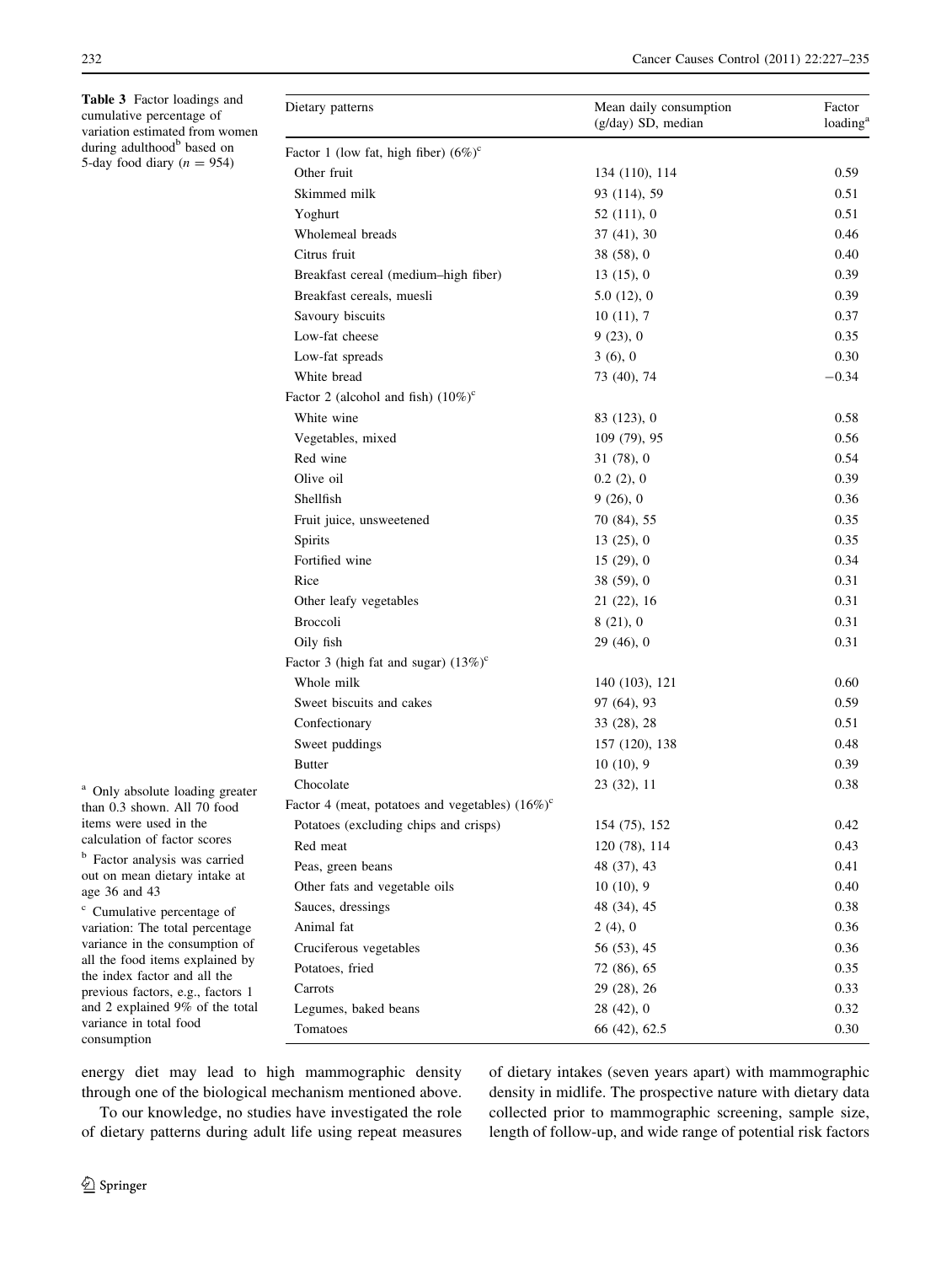<span id="page-6-0"></span>Table 4 Adjusted regression coefficient (95% confidence intervals) for standardized square root of percent breast density by dietary patterns at age 4 years ( $n = 792$ )

|                             | Model $1a$                | Model $2b$                |  |
|-----------------------------|---------------------------|---------------------------|--|
| Dietary patterns (per SD)   |                           |                           |  |
| Bread and fats              | $0(-0.06, 0.07)$          | $-0.004(-0.08, 0.07)$     |  |
| Fried potatoes and fish     | $-0.05$ ( $-0.12$ , 0.01) | $-0.05$ ( $-0.12$ , 0.01) |  |
| Milk, fruit, and biscuits   | $-0.013(-0.08, 0.05)$     | $-0.01$ ( $-0.08$ , 0.05) |  |
| Total energy (J/d) (per SD) | $-0.007(-0.07, 0.05)$     | $0(-0.08, 0.07)$          |  |

<sup>a</sup> Model 1: Adjusted for mammographic view, age at mammogram, BMI at age 53, age at menarche, menopausal status at the time of mammography, HT use, parity, smoking status, physical activity, social class, and the other three dietary patterns (excluding energy intake)

<sup>b</sup> Model 2: Additionally adjusted for energy intake

Table 5 Adjusted regression coefficient (95% confidence intervals) for standardized square root of percent breast density by dietary patterns during adult life  $(n = 700)$ 

| Model $1^a$               | Model $2b$                |  |
|---------------------------|---------------------------|--|
|                           |                           |  |
| $0.06(-0.01, 0.12)$       | $0.03(-0.04, 0.11)$       |  |
| 0.08(0.01, 0.15)          | $-0.02$ ( $-0.13$ , 0.17) |  |
| 0.07(0.00, 0.14)          | $0.06$ ( $-0.01$ , 0.13)  |  |
| $-0.01$ ( $-0.08$ , 0.06) | $-0.03$ ( $-0.10$ , 0.04) |  |
| 0.11(0.05, 0.18)          | 0.12(0.01, 0.23)          |  |
|                           |                           |  |

<sup>a</sup> Model 1: Adjusted for mammographic view, age at mammogram, BMI at age 53, age at menarche, menopausal status at the time of mammography, HT use, parity, smoking status, physical activity, social class, and the other three dietary patterns (excluding energy intake) <sup>b</sup> Model 2: Additionally adjusted for energy intake

Table 6 Adjusted regression coefficient (95% confidence intervals) for absolute dense and non-dense tissue areas by dietary patterns during adult life  $(n = 700)$ 

| Dietary patterns (per SD)          | Area of dense tissues |                            | Area of non-dense tissues      |                             |
|------------------------------------|-----------------------|----------------------------|--------------------------------|-----------------------------|
|                                    | Model $1a$            | Model $2b$                 | Model $1^a$                    | Model $2b$                  |
| Low fat, high fiber                | $0.03$ (-0.05, 0.10)  | $-0.002$ ( $-0.08$ , 0.08) | $-0.01$ ( $-0.02$ , $-0.003$ ) | $-0.01$ ( $-0.02$ , 0.00)   |
| Alcohol and fish                   | $0.03$ (-0.05, 0.10)  | $-0.07$ ( $-0.20, 0.05$ )  | $-0.02$ ( $-0.03$ , $-0.01$ )  | $-0.01$ ( $-0.03$ , 0.01)   |
| High fat and sugar                 | 0.09(0.01, 0.17)      | $0.07(-0.01, 0.15)$        | $-0.01$ ( $-0.02$ , 0.01)      | $-0.004$ ( $-0.014$ , 0.01) |
| Meat, potatoes and vegetables      | $0.01(-0.06, 0.09)$   | $-0.01$ ( $-0.08$ , 0.07)  | $0.01$ (-0.001, 0.016)         | $0.01$ (-0.003, 0.02)       |
| Total energy intake (J/D) (per SD) | $0.07(-0.01, 0.14)$   | $0.12$ $(0.00, 0.25)$      | $-0.02$ ( $-0.03$ , $-0.01$ )  | $-0.01$ ( $-0.03$ , 0.004)  |

<sup>a</sup> Model 1: Adjusted for mammographic view, age at mammogram, BMI at age 53, age at menarche, menopausal status at the time of mammography, HT use, parity, smoking status, physical activity, social class, and the other three dietary patterns (excluding energy intake)

<sup>b</sup> Model 2: Additionally adjusted for energy intake

are major strengths of this study. The MRC NSHD is one of the few cohorts with measures of diet collected in childhood and with repeated measures throughout adult life. Dietary intakes in adulthood were based on diaries rather than FFQ, which provided detailed data on the variety of foods consumed. The single 24-h recalls, used at the age of 4 years, are not generally considered to be reflective of usual intake and not the preferred dietary assessment method for associations with health or disease outcomes. However, the diets in the 1950s were much less variable than in more recent times, and a dietary pattern

shown for one day is likely to be repeated throughout the week, particularly major foods such as fruits and vegetables, meat, and milk [\[38](#page-8-0)].

We have already shown that these dietary data are robust enough for epidemiologic studies, when used either to compare group means or with rank subjects according to the levels of food consumption [[39\]](#page-8-0). Period-specific food composition databases were used to calculate intakes allowing for real changes in food composition over time to be incorporated into the exposure measurement. Percent density readings were highly repeatable (90 films were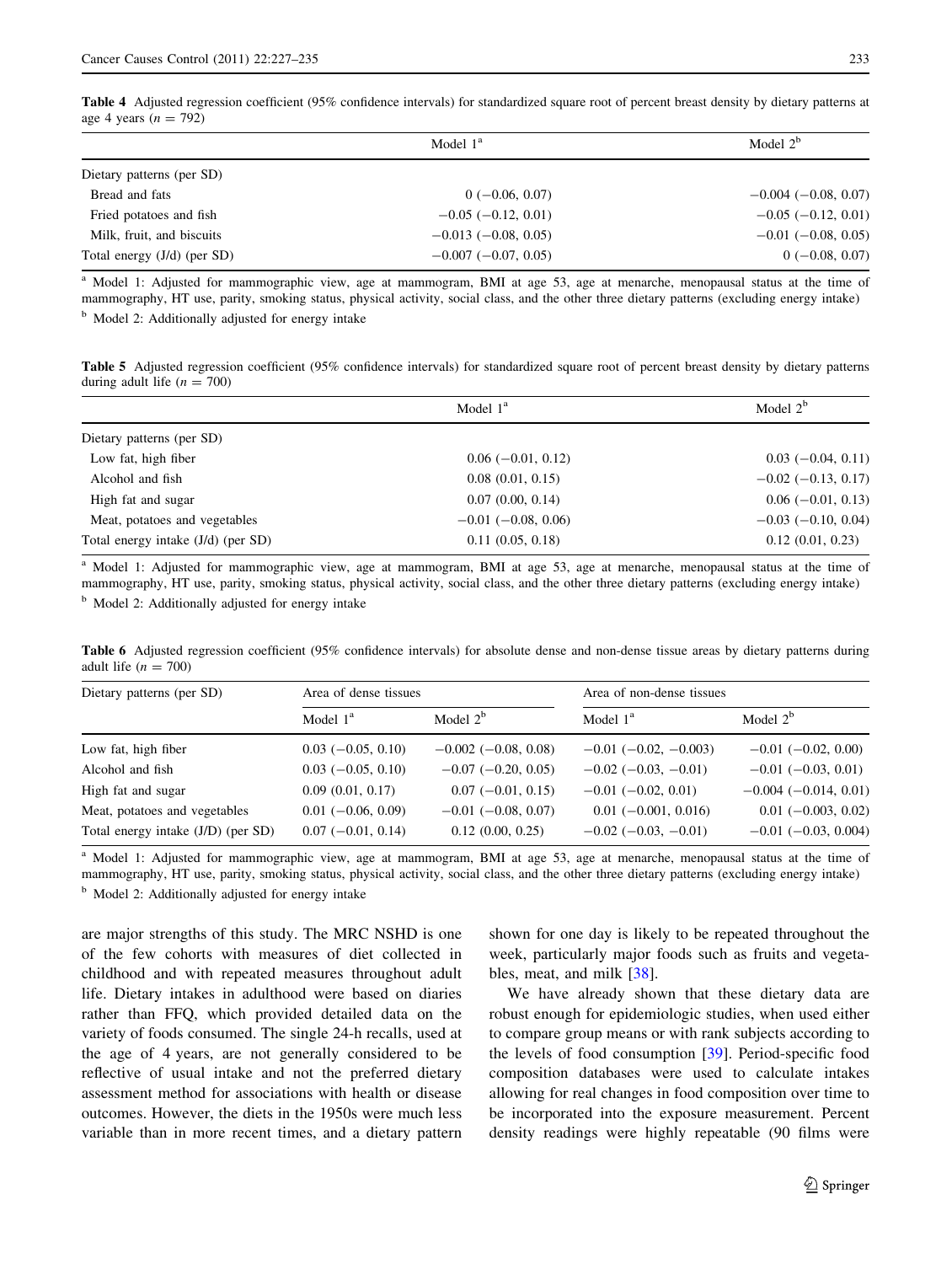<span id="page-7-0"></span>independently and blindly re-read, giving an intra-class correlation coefficient of 0.91, 95% CI: 0.89, 0.93), and relationships with the established determinants of density (e.g., BMI, menopausal status, and hormone therapy use) were observed, giving weight to the validity of the outcome data.

This study supports the hypothesis that high energy intake, rather than any specific dietary patterns, established in mid-thirties is associated with mammographic density in later life.

# **Conclusions**

Our study supports the hypothesis that high energy intake during the mid-thirties and early forties is associated with mammographic density measured 15 years later. Further research is warranted on the repeatability of these findings and to investigate potential underlying mechanisms.

Acknowledgments This work was funded by the Breast Cancer Campaign UK, the World Cancer Research Fund International and the Medical Research Council.

Conflict of interest The authors declare that they have no competing interests.

#### References

- 1. McCormack VA, dos SS I (2006) Breast density and parenchymal patterns as markers of breast cancer risk: a meta-analysis. Cancer Epidemiol Biomarkers Prev 15:1159–1169
- 2. Brisson J, Verreault R, Morrison AS, Tennina S, Meyer F (1989) Diet, mammographic features of breast tissue and breast cancer risk. Am J Epidemiol 130:14–24
- 3. Jakes RW, Duffy SW, Ng FC et al (2002) Mammographic parenchymal patterns and self-reported soy intake in Singapore Chinese women. Cancer Epidemiol Biomarkers Prev 11: 608–613
- 4. Boyd NF, Greenberg C, Lockwood G et al (1997) Effects at two years of a low-fat, high-carbohydrate diet on radiologic features of the breast: results from a randomized trial: For the Canadian diet and breast cancer prevention study group. J Natl Cancer Inst 89:488–496
- 5. Knight JA, Martin LJ, Greenberg CV et al (1999) Macronutrient intake and change in mammographic density at menopause: results from a randomized trial. Cancer Epidemiol Biomarkers Prev 8:123–128
- 6. Vachon CM, Kushi LH, Cerhan JR, Kuni CC, Sellers TA (2000) Association of diet and mammographic breast density in the Minnesota breast cancer family cohort. Cancer Epidemiol Biomarkers Prev 9:151–160
- 7. World Cancer Research (2007) Food, nutrition, physical activity, and the prevention of cancer: a global perspective. AICR, Washington, DC
- 8. Berube S, Diorio C, Verhoek-Oftedahl W, Brisson J (2004) Vitamin D, calcium, and mammographic breast densities. Cancer Epidemiol Biomarkers Prev 13:1466–1472
- 9. Maskarinec G, Takata Y, Pagano I, Lurie G, Wilkens LR, Kolonel LN (2006) Alcohol consumption and mammographic density in a multiethnic population. Int J Cancer 118:2579–2583
- 10. Vachon CM, Sellers TA, Janney CA et al (2005) Alcohol intake in adolescence and mammographic density. Int J Cancer 117:837–841
- 11. Borland SE, Robinson SM, Crozier SR, Inskip HM (2008) Stability of dietary patterns in young women over a 2-year period. Eur J Clin Nutr 62:119–126
- 12. Mishra GD, McNaughton SA, Bramwell GD, Wadsworth ME (2006) Longitudinal changes in dietary patterns during adult life. Br J Nutr 96:735–744
- 13. Newby PK, Weismayer C, Akesson A, Tucker KL, Wolk A (2006) Long-term stability of food patterns identified by use of factor analysis among Swedish women. J Nutr 136:626–633
- 14. Takata Y, Maskarinec G, Park SY, Murphy SP, Wilkens LR, Kolonel LN (2007) Mammographic density and dietary patterns: the multiethnic cohort. Eur J Cancer Prev 16:409–414
- 15. Schulz M, Hoffmann K, Weikert C, Nothlings U, Schulze MB, Boeing H (2008) Identification of a dietary pattern characterized by high-fat food choices associated with increased risk of breast cancer: the European prospective investigation into cancer and nutrition (EPIC)-potsdam study. Br J Nutr 100:942–946
- 16. Tseng M, Vierkant RA, Kushi LH, Sellers TA, Vachon CM (2008) Dietary patterns and breast density in the Minnesota breast cancer family study. Cancer Causes Control 19(5):481–489
- 17. Kritchevsky D (1997) Caloric restriction and experimental mammary carcinogenesis. Breast Cancer Res Treat 46:161–167
- 18. Dirx MJ, Zeegers MP, Dagnelie PC, van den BT, van den Brandt PA (2003) Energy restriction and the risk of spontaneous mammary tumors in mice: a meta-analysis. Int J Cancer 106:766–770
- 19. Prentice RL, Shaw PA, Bingham SA et al (2009) Biomarkercalibrated energy and protein consumption and increased cancer risk among postmenopausal women. Am J Epidemiol 169: 977–989
- 20. dos Santos Silva I, De Stavola B (2002) Breast cancer aetiology: where do we go from here? In: Kuh D, Hardy R (eds) A life course approach to women's health. Oxford University Press, Oxford, pp 44–63
- 21. dos Santos Silva I, De Stavola BL, Hardy RJ, Kuh DJ, McCormack VA, Wadsworth ME (2004) Is the association of birth weight with premenopausal breast cancer risk mediated through childhood growth? Br J Cancer 91:519–524
- 22. Sellers TA, Vachon CM, Pankratz VS et al (2007) Association of childhood and adolescent anthropometric factors, physical activity, and diet with adult mammographic breast density. Am J Epidemiol 166:456–464
- 23. Wadsworth M, Kuh D, Richards M, Hardy R (2006) Cohort profile: the 1946 national birth cohort (MRC national survey of health and development). Int J Epidemiol 35:49–54
- 24. Prynne CJ, Paul AA, Price GM, Day KC, Hilder WS, Wadsworth ME (1999) Food and nutrient intake of a national sample of 4 year-old children in 1950: comparison with the 1990s. Public Health Nutr 2:537–547
- 25. Prynne CJ, Paul AA, Mishra GD, Greenberg DC, Wadsworth ME (2005) Changes in intake of key nutrients over 17 years during adult life of a British birth cohort. Br J Nutr 94:368–376
- 26. McCormack VA, dos SS I, De Stavola BL et al (2003) Lifecourse body size and perimenopausal mammographic parenchymal patterns in the MRC 1946 British birth cohort. Br J Cancer 89:852–859
- 27. Byng JW, Boyd NF, Fishell E, Jong RA, Yaffe MJ (1994) The quantitative analysis of mammographic densities. Phys Med Biol 39:1629–1638
- 28. Kline P (1994) An easy guide to factor analysis. Routledge, London